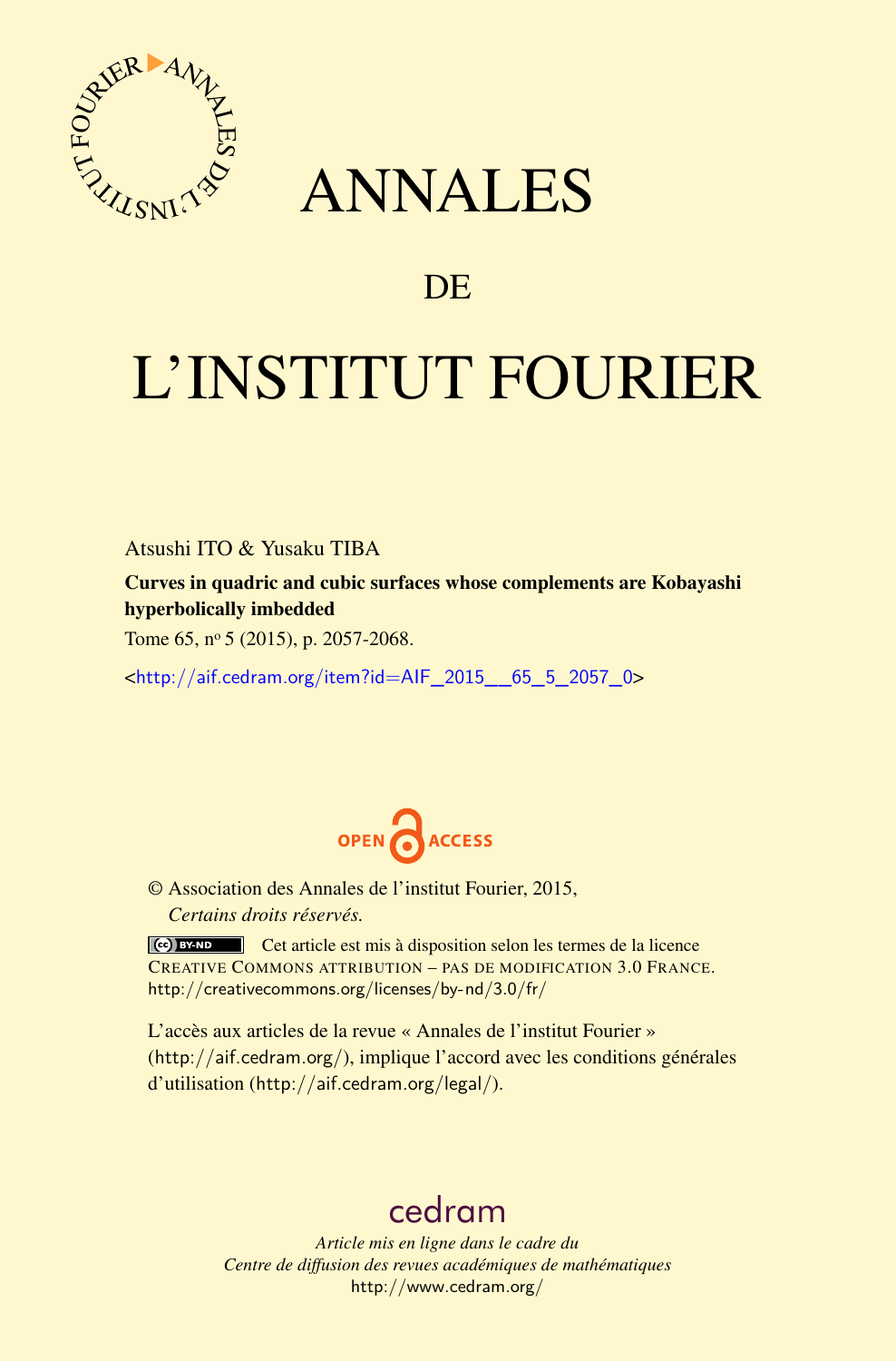#### CURVES IN QUADRIC AND CUBIC SURFACES WHOSE COMPLEMENTS ARE KOBAYASHI HYPERBOLICALLY IMBEDDED

#### **by Atsushi ITO & Yusaku TIBA (\*)**

ABSTRACT. — We construct smooth irreducible curves of the lowest possible degrees in quadric and cubic surfaces whose complements are Kobayashi hyperbolically imbedded into those surfaces. Moreover we characterize line bundles on quadric and cubic surfaces such that the complete linear systems of the line bundles have a smooth irreducible curve whose complement is Kobayashi hyperbolically imbedded into those surfaces.

Résumé. — Nous construisons des courbes complexes lisses de degré minimal possible dans des surfaces quadriques et cubiques à complémentaire hyperboliquement plongé, au sens de Kobayashi. De plus, nous caractérisons les fibrés en droites sur de telles surfaces dont les systèmes linéaires associés possèdent des courbes lisses à complémentaire hyperboliquement plongé.

#### **1. Introduction and main result**

Kobayashi [\[13\]](#page-11-0), [\[14\]](#page-11-0) introduced the Kobayashi hyperbolicity and proposed the following famous conjecture.

CONJECTURE 1.1 (Kobayashi conjecture). — Let X be a general hypersurface of degree d in  $\mathbb{P}^n(\mathbb{C})$ .

(i) If  $d \geq 2n - 1$ , *X* is Kobayashi hyperbolic for  $n \geq 3$ .

Keywords: Kobayashi hyperbolic imbedding, holomorphic map. Math. classification: 32Q45, 14J26.

<sup>(\*)</sup> The authors would like to express their gratitude to Professor Junjiro Noguchi and Professor Joël Merker for fruitful advices. The authors also thank Dr. Yoshihiko Matsumoto for useful comments. The authors are grateful to the referee, whose suggestions improve the exposition. In particular, he/she tells them the notion of Eckardt point and a more simple proof of Proposition [2.1.](#page-5-0) The second author is supported by the Grantin-Aid for Scientific Research (KAKENHI No. 25-902) and the Grant-in-Aid for JSPS fellows.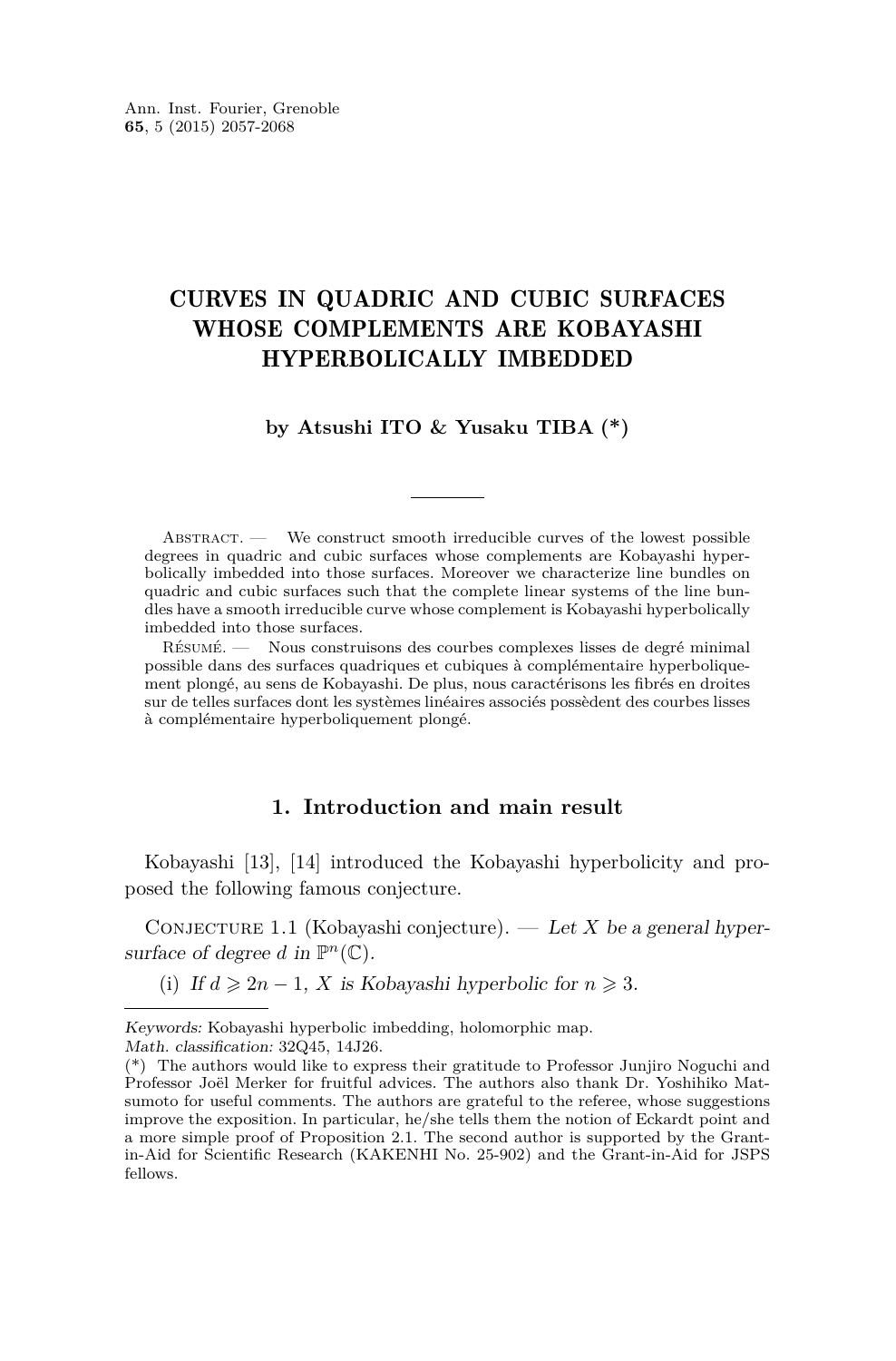<span id="page-2-0"></span>(ii) If  $d \geq 2n + 1$ ,  $\mathbb{P}^n(\mathbb{C}) \setminus X$  is Kobayashi hyperbolically imbedded into  $\mathbb{P}^n(\mathbb{C})$ .

A lot of researchers have studied the Kobayashi conjecture. For example, Păun [\[21\]](#page-12-0) showed that a (very) general smooth surface of degree  $d \geq 18$ in  $\mathbb{P}^3(\mathbb{C})$  is Kobayashi hyperbolic improving the results of [\[17\]](#page-12-0) and [\[4\]](#page-11-0). Rousseau [\[22\]](#page-12-0) showed that  $\mathbb{P}^2(\mathbb{C})\setminus X$  is Kobayashi hyperbolically imbedded into  $\mathbb{P}^2(\mathbb{C})$  if *X* is a very general curve of degree  $d \geq 14$  improving the results of [\[23\]](#page-12-0) and [\[8\]](#page-11-0). It seems that there exist some difficulties to prove the Kobayashi conjecture with optimal degrees even in the case of low dimensions. We note that according to Fujimoto [\[10\]](#page-11-0) and Green [\[11\]](#page-11-0) the complement of a union of  $d \geq 2n + 1$  hyperplanes in  $\mathbb{P}^n(\mathbb{C})$  with simple normal crossings is Kobayashi hyperbolically imbedded.

On the other hand, concrete examples of Kobayashi hyperbolic hypersurfaces in  $\mathbb{P}^n(\mathbb{C})$  are known. Masuda and Noguchi [\[16\]](#page-12-0) constructed algebraic families of hyperbolic hypersurfaces in  $\mathbb{P}^n(\mathbb{C})$  for large degrees. Duval [\[7\]](#page-11-0) constructed smooth Kobayashi hyperbolic hypersurfaces of degree six in P 3 (C). Shiffman and Zaidenberg [\[25\]](#page-12-0) constructed smooth Kobayashi hyperbolic hypersurfaces of degree *d* in  $\mathbb{P}^3(\mathbb{C})$  for  $d \geq 8$ . Recently, Ciliberto and Zaidenberg [\[2\]](#page-11-0) suggested a new construction of such hypersurfaces in  $\mathbb{P}^{3}(\mathbb{C})$  of degree six and seven. A smooth Kobayashi hyperbolic hypersurface of degree five in  $\mathbb{P}^3(\mathbb{C})$  is not known yet. Using a method of successive de-formations, Zaidenberg [\[26\]](#page-12-0) showed that, for each degree  $d \geq 5$ , there exists a smooth irreducible curve of degree  $d$  in  $\mathbb{P}^2(\mathbb{C})$  such that the complement of the curve is Kobayashi hyperbolically imbedded into  $\mathbb{P}^2(\mathbb{C})$ . In this paper, applying the same method and results of [\[9\]](#page-11-0), [\[11\]](#page-11-0) on degeneracy for entire curves, we construct smooth irreducible curves of the lowest possible degrees in quadric and cubic surfaces whose complements are Kobayashi hyperbolically imbedded into those surfaces.

THEOREM 1.2. — Let  $Q = \mathbb{P}^1(\mathbb{C}) \times \mathbb{P}^1(\mathbb{C})$ . Let  $L = \mathcal{O}_{\mathbb{P}^1(\mathbb{C}) \times \mathbb{P}^1(\mathbb{C})}(m, n)$ be a line bundle on *Q*. There exists a smooth irreducible curve *X* in the linear system  $|L|$  such that  $Q \setminus X$  is Kobayashi hyperbolically imbedded into *Q* if and only if *m* and *n* are larger than or equal to four.

Remark 1.3. — We cannot remove the irreducibility of *X*. For example,  $(\mathbb{P}^1(\mathbb{C}) \setminus \{0,1,\infty\}) \times (\mathbb{P}^1(\mathbb{C}) \setminus \{0,1,\infty\})$  is Kobayashi hyperbolically imbedded into  $\mathbb{P}^1(\mathbb{C}) \times \mathbb{P}^1(\mathbb{C})$ .

Let S be a smooth cubic surface in  $\mathbb{P}^3(\mathbb{C})$ . A common point of three lines in *S* is called an Eckardt point. A generic cubic surface does not have any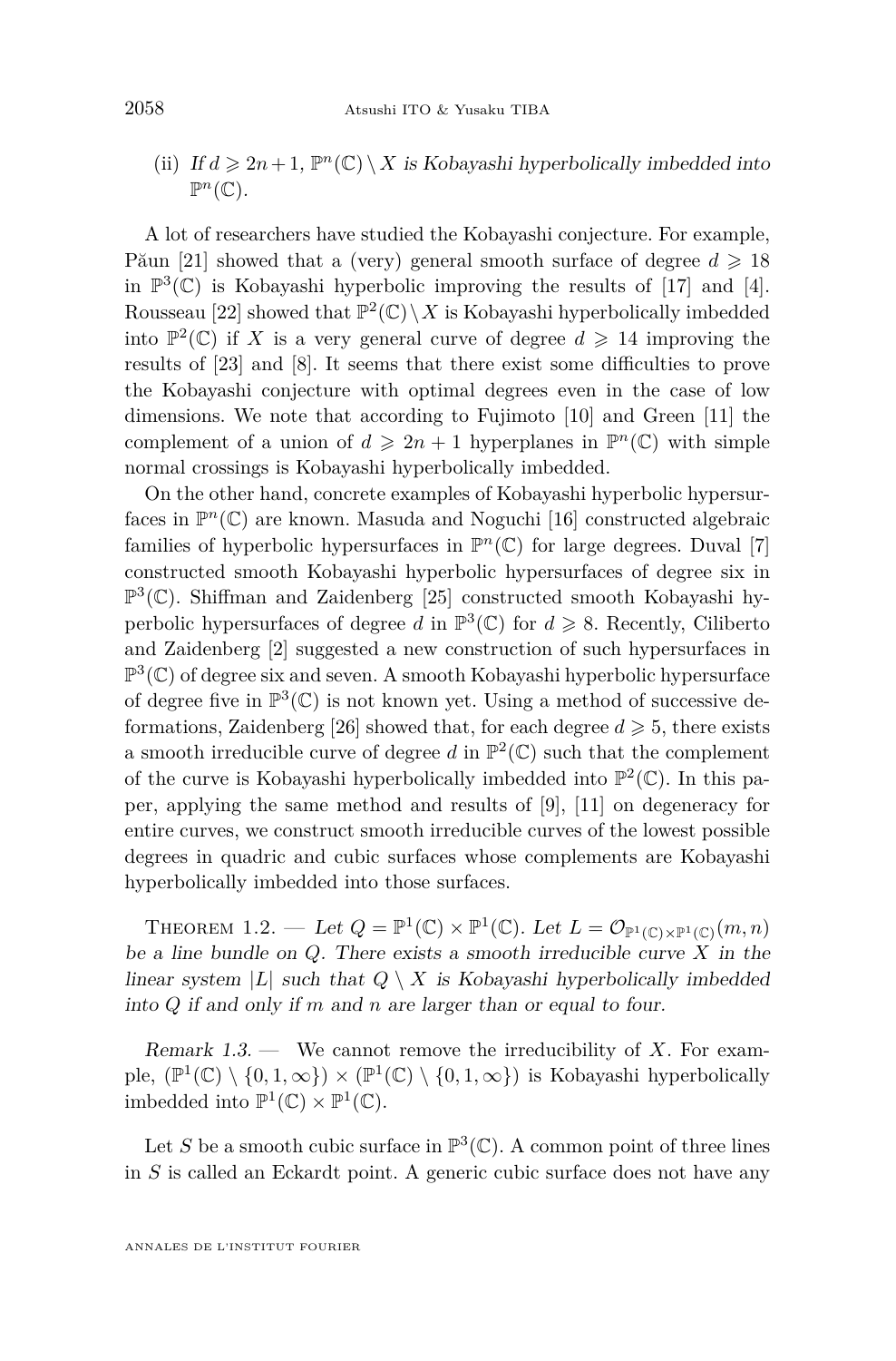<span id="page-3-0"></span>such point, and cubic surfaces with an Eckardt point form a hypersurface in the moduli space (see Chapter 9 of [\[6\]](#page-11-0)).

THEOREM 1.4. — Let *S* be a smooth cubic surface in  $\mathbb{P}^3(\mathbb{C})$  without any Eckardt point. Let *L* be a holomorphic line bundle on *S*. There exists a smooth irreducible curve *X* in |*L*| such that  $S \ X$  is Kobayashi hyperbolically imbedded into *S* if and only if the intersection number *L. l* is larger than or equal to three for any line *l* in *S*.

Remark 1.5. — It is known that there exist 27 lines in *S*, where a line is a smooth rational curve of degree one in  $\mathbb{P}^3(\mathbb{C})$  (see [\[15\]](#page-11-0), [\[1\]](#page-11-0)).

Remark 1.6. — Let *M* be a compact complex manifold and let *L* be a line bundle on *M*. Let  $D \in |L|$  be a smooth divisor on *M* whose complement is Kobayashi hyperbolically imbedded into *M*. Then there exists a family of divisors in |*L*| whose complements are Kobayashi hyperbolically imbedded into *M*. More precisely, there exists a small neighborhood *U* of *D* in  $|L|$  in the sense of classical topology such that the complement of any element of *U* is Kobayashi hyperbolically imbedded into *M* (see [\[26\]](#page-12-0)).

We note that any smooth quadric surface in  $\mathbb{P}^3(\mathbb{C})$  is isomorphic to  $\mathbb{P}^1(\mathbb{C}) \times \mathbb{P}^1(\mathbb{C})$  imbedded by  $\mathcal{O}_{\mathbb{P}^1(\mathbb{C}) \times \mathbb{P}^1(\mathbb{C})}(1,1)$ . Let  $\mathcal{O}_Q(1) = \mathcal{O}_{\mathbb{P}^3(\mathbb{C})}(1)|_Q$ (resp.  $\mathcal{O}_S(1) = \mathcal{O}_{\mathbb{P}^3(\mathbb{C})}(1)|_S$ ). By Theorem [1.2](#page-2-0) and Theorem 1.4, there exists a smooth irreducible curve *Y* in  $|\mathcal{O}_Q(d)|$  (resp.  $|\mathcal{O}_S(d)|$ ) such that  $Q \setminus Y$ (resp.  $S \setminus Y$ ) is Kobayashi hyperbolically imbedded into  $Q$  (resp.  $S$ ) if and only if  $d \ge 4$  (resp.  $d \ge 3$ ). The above Y for  $d = 4$  (resp.  $d = 3$ ) is a smooth irreducible curve of the lowest possible degree whose complement is Kobayashi hyperbolically imbedded into *Q* (resp. *S*). To be precise,  $C.\mathcal{O}_Q(1) \geq Y.\mathcal{O}_Q(1) = 8$  (resp.  $C.\mathcal{O}_S(1) \geq Y.\mathcal{O}_S(1) = 9$ ) for any smooth irreducible curve *C* in *Q* (resp. *S*) whose complement is Kobayashi hyperbolically imbedded into *Q* (resp. *S*). More strongly,  $L - \mathcal{O}_Q(4)$  (resp.  $L - \mathcal{O}_S(3)$  is nef for any line bundle *L* on *Q* (resp. *S*) which satisfies the condition in Theorem [1.2](#page-2-0) (resp. Theorem 1.4). The nefness of  $L - \mathcal{O}_Q(4)$ is clear by Theorem [1.2.](#page-2-0) For the nefness of  $L - \mathcal{O}_S(3)$ , see Lemma [3.2](#page-9-0) of Section [3.](#page-6-0)

The plan of this paper is as follows. Since the proof of Theorem [1.2](#page-2-0) is similar to and simpler than that of Theorem 1.4, we first prove Theorem 1.4. In Section [2,](#page-4-0) we prove the necessity in Theorem 1.4 and prove that there exists a reducible curve of degree nine in *S* such that the complement of the curve is Kobayashi hyperbolically imbedded into *S*. In Section [3,](#page-6-0) we deform the above reducible curve to a smooth irreducible curve preserving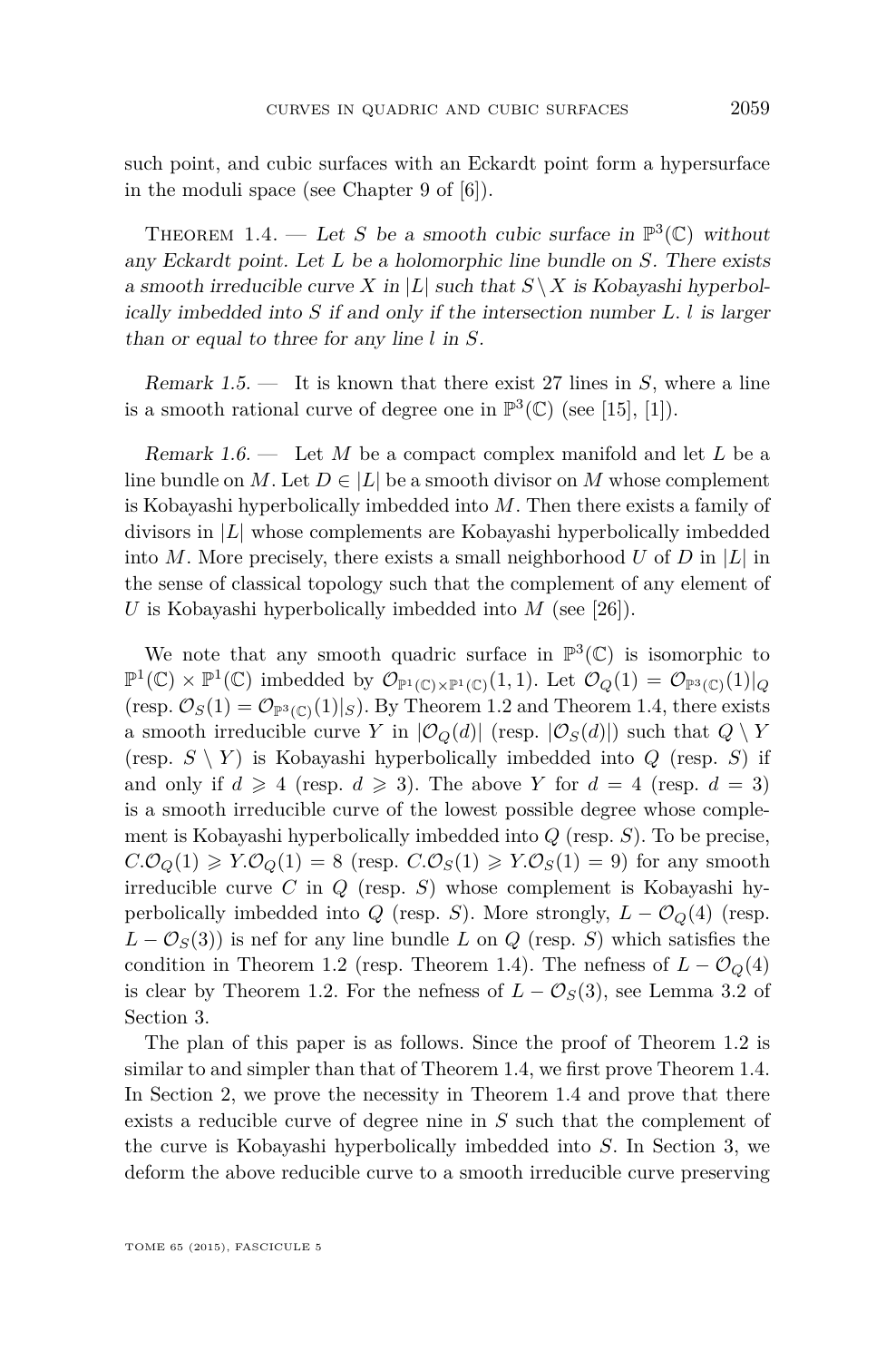<span id="page-4-0"></span>the Kobayashi hyperbolic imbedding as in [\[26\]](#page-12-0) and so we complete the proof of Theorem [1.4.](#page-3-0) In Section [4,](#page-10-0) we prove Theorem [1.2.](#page-2-0)

#### **2. A line arrangement on** *S* **with Kobayashi hyperbolically imbedded complement**

Let  $S \subset \mathbb{P}^3(\mathbb{C})$  be a smooth cubic surface. Then *S* is isomorphic to the blow-up of  $\mathbb{P}^2(\mathbb{C})$  at six points (see [\[15\]](#page-11-0), [\[1\]](#page-11-0)). Let  $\pi : S \to \mathbb{P}^2(\mathbb{C})$  be the blowup at six points  $p_1, \ldots, p_6 \in \mathbb{P}^2(\mathbb{C})$ . Let  $E_i$   $(1 \leq i \leq 6)$  be the exceptional divisor over  $p_i$ , let  $L_{ij} \subset S$  (1  $\leq i < j \leq 6$ ) be the strict transform of the line in  $\mathbb{P}^2(\mathbb{C})$  through  $p_i$  and  $p_j$  under  $\pi$ , and let  $C_i$  ( $1 \leq i \leq 6$ ) be the strict transform of the conic in  $\mathbb{P}^2(\mathbb{C})$  through five points  $p_j$  ( $j \neq i$ ) under  $\pi$ . Such conic does exist and is unique since  $S$  is a smooth cubic and so the six points  $p_i$  in  $\mathbb{P}^2(\mathbb{C})$  are in general position. It is known that  $E_i$  $(1 \leq i \leq 6)$ ,  $L_{ij}$   $(1 \leq i \leq 6)$ , and  $C_i$   $(1 \leq i \leq 6)$  are all the lines on *S* (see [\[15\]](#page-11-0), [\[1\]](#page-11-0)).

The necessity in Theorem [1.4](#page-3-0) is easily shown as follows.

Proof of the necessity in Theorem  $1.4.$  — Assume that there exists a line l on *S* such that  $L, l \leq 2$ . Let  $X \in |L|$  be a smooth irreducible curve in *S*. If  $X = l$ , X meets another line  $l'$  in at most one point. Hence, there exists a non-constant holomorphic map from  $\mathbb{C}$  to  $l' \setminus X|_{l'} \subset S \setminus X$  and  $S \setminus X$ is not Kobayashi hyperbolically imbedded into *S*. If  $X \neq l$ ,  $X \cap l$  contains at most two points. Hence there exists a non-constant holomorphic map from  $\mathbb{C}$  to  $l \setminus X|_l$ . This implies that  $S \setminus X$  is not Kobayashi hyperbolically imbedded into *S*.

We mention that there exists a very ample line bundle *L* on *S* with any high degree such that  $|L|$  does not contain any smooth irreducible curve whose complement is Kobayashi hyperbolically imbedded into *S*. For example, let  $L = \pi^* \mathcal{O}_{\mathbb{P}^2(\mathbb{C})}(k) + \mathcal{O}_S(1), k \geq 1$  and let  $X \in |L|$  be a smooth irreducible curve. Then  $E_i \setminus X = \mathbb{C}$  since X intersects  $E_i$  at only one point. Therefore  $S \setminus X$  is not Kobayashi hyperbolically imbedded into  $S$  and the degree  $L.\mathcal{O}_S(1) = 3k + 3$ .

To prove the sufficiency in Theorem [1.4,](#page-3-0) we show the following proposition. In the first version of this paper, we use results of [\[18\]](#page-12-0), [\[19\]](#page-12-0), and [\[3\]](#page-11-0) to prove Proposition [2.1.](#page-5-0) The following simplified proof, where we use results of [\[9\]](#page-11-0), [\[11\]](#page-11-0) instead, is due to the referee.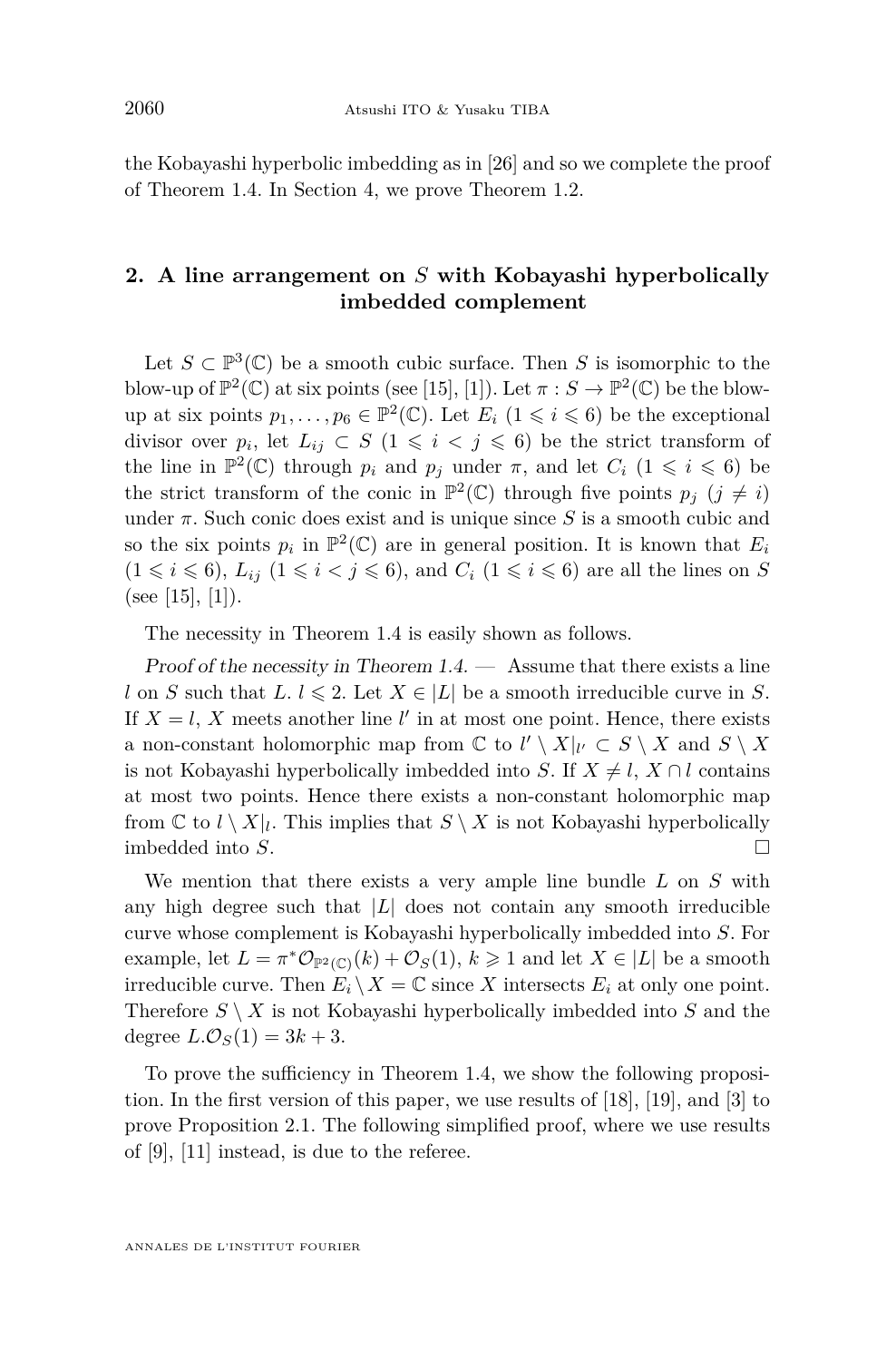<span id="page-5-0"></span>PROPOSITION  $2.1$ . — Let *S* be a smooth cubic surface without any Eckardt point. Let *D* be the union of nine lines on *S* as follows:

$$
D = E_4 + E_5 + E_6 + L_{45} + L_{46} + L_{56} + C_4 + C_5 + C_6.
$$

Then  $S \setminus D$  is Kobayashi hyperbolically imbedded into  $S$ .

We define  $L_{ji} = L_{ij}$  for  $1 \leq i \leq j \leq 6$ . Since  $L_{ij}$  is linearly equivalent to  $\pi^* \mathcal{O}_{\mathbb{P}^2(\mathbb{C})}(1) - E_i - E_j$  and  $C_i$  is linearly equivalent to  $\pi^* \mathcal{O}_{\mathbb{P}^2(\mathbb{C})}(2) - \sum_{j \neq i} E_j$ ,  $E_i + L_{ij} + C_j \ (4 \leq i, j \leq 6, i \neq j)$  is linearly equivalent to  $\mathcal{O}_S(1) =$  $\pi^* \mathcal{O}_{\mathbb{P}^2(\mathbb{C})}(3) - \sum_{i=1}^6 E_i$  (see [\[15\]](#page-11-0), [\[1\]](#page-11-0)). Hence there exists a hyperplane  $H_{ij}$ in  $\mathbb{P}^3(\mathbb{C})$  such that  $H_{ij}|_S = E_i + L_{ij} + C_j$ . Note that

$$
2D = \sum_{4 \leq i \neq j \leq 6} H_{ij}|_S
$$

as divisors on *S*. First we show the following lemma.

Lemma 2.2. — Let *S* be a smooth cubic surface without any Eckardt point. Then the six hyperplanes  $H_{ij}$   $(4 \leq i, j \leq 6, i \neq j)$  are in general position in  $\mathbb{P}^3(\mathbb{C})$ .

Proof. — We denote  $H_{ij}$   $(4 \leq i, j \leq 6, i \neq j)$  by  $H_1, \ldots, H_6$ . Assume that there exists a point *p* in  $H_1 \cap H_2 \cap H_3 \cap H_4$ . Since each line in  $H_1|_S$  is contained in the unique hyperplane in  ${H_i}_{2\leq i\leq 6}$ , there exist three hyperplanes in  ${H_i}_{2 \le i \le 6}$  such that  $H_1 \cap H_i \subset S$ . Hence we may assume that *l* := *H*<sub>1</sub> ∩ *H*<sub>2</sub> ⊂ *S*. Then  $p \in l$  ⊂ *S*. Because  $p \in H_3|_S$ , there exists a line  $l' \subset H_3|_S$  such that  $p \in l'$ . We have that  $l \neq l'$  since each line in *D* is contained in only two hyperplanes in  ${H_i}_{1\leq i\leq 6}$ . By the same argument, there exists a line  $l'' \subset H_4|_S$  which contains p and  $l \neq l''$ . Because of our assumption on absence of an Eckardt point on *S*, we have that  $l' = l''$ . Note that  $H_1$  or  $H_2$  contains  $l'$  since there are only four lines in  $D$  which intersect *l* and these lines are all contained in  $H_1|_S \cup H_2|_S$ . Hence *l*<sup>'</sup> is contained in three hyperplanes in  ${H_i}_{1 \le i \le 4}$  and this is a contradiction.

Proof of Proposition 2.1. — Let  $D_i$   $(1 \leq i \leq 9)$  be irreducible components of *D*. Hence  $D_i$  is equal to  $E_k$  or  $L_{kl}$  or  $C_l$ . Assume that  $S \setminus D$  is not Kobayashi hyperbolically imbedded into *S*. Then there exists a partition of indices  $I \cup J = \{1, 2, ..., 9\}$  and a non-constant holomorphic map from  $\mathbb C$  to  $\bigcap_{i \in I} D_i \setminus \bigcup_{j \in J} D_j$  (see Theorem (1.8.3) of [\[20\]](#page-12-0)). Here *I* may be the empty set and we define  $\bigcap_{i \in I} D_i = S$  in that case. Since each  $D_i$  is isomorphic to  $\mathbb{P}^1(\mathbb{C})$  and intersects  $\bigcup_{j\neq i} D_j$  at four points, there exists no non-constant holomorphic map from  $\mathbb{C}$  to  $D_i \setminus \bigcup_{j \neq i} D_j$  by the little Picard Theorem. Therefore *I* must be empty and there exists a non-constant holomorphic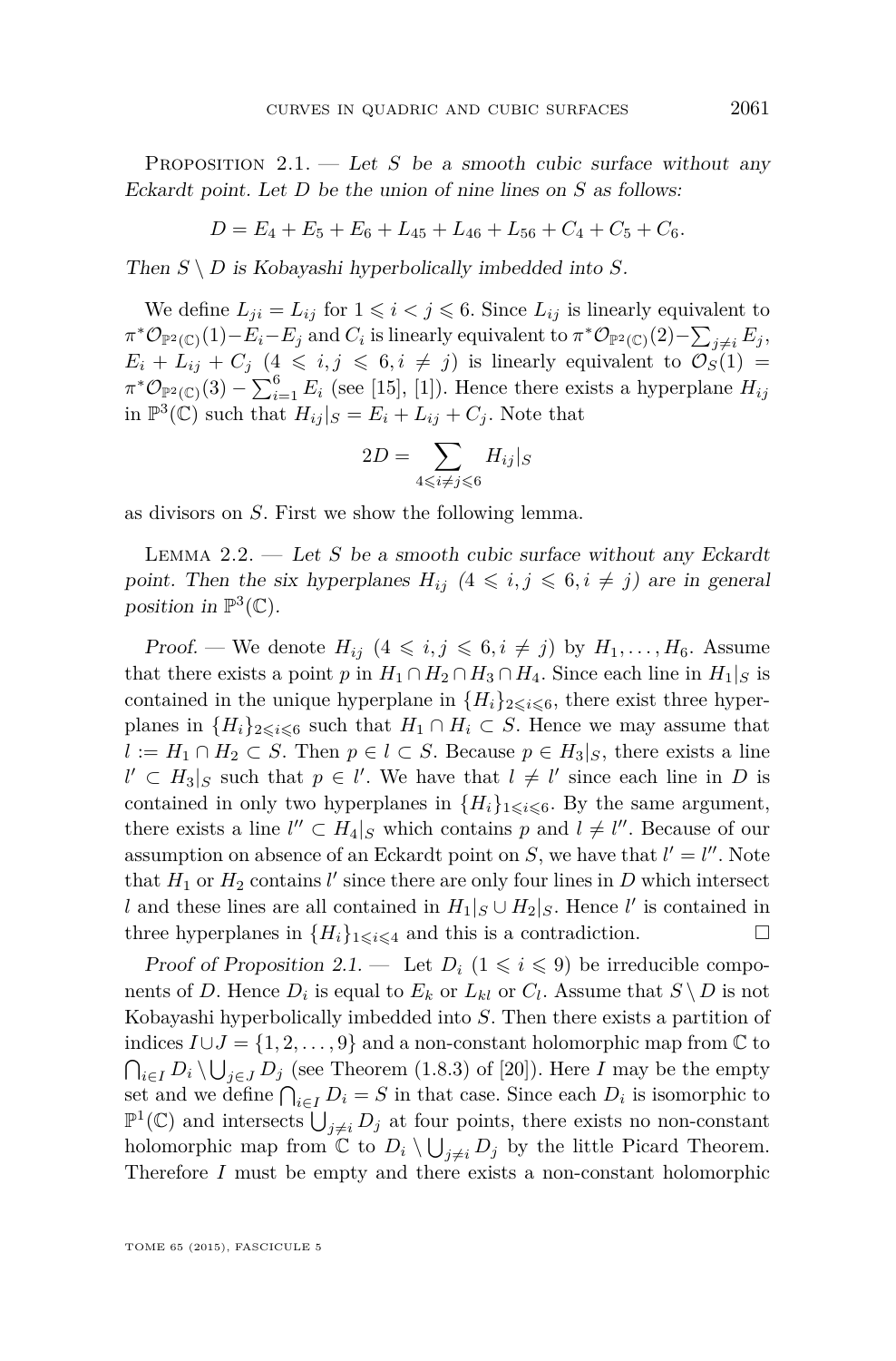<span id="page-6-0"></span>map

$$
f: \mathbb{C} \to S \setminus D \subset \mathbb{P}^3(\mathbb{C}) \setminus \bigcup_{4 \leq i \neq j \leq 6} H_{ij}.
$$

Because of Lemma [2.2,](#page-5-0)  $H_{ij}$  ( $4 \leq i \neq j \leq 6$ ) are in general position. Accord-ing to Theorem B of [\[9\]](#page-11-0) or Theorem 1 of [\[11\]](#page-11-0), it follows that  $f(\mathbb{C})$  is contained in a line, say, *l* on *S*. By the little Picard Theorem and Lemma [2.2,](#page-5-0) there exist two points  $A, B \ (A \neq B)$  in *S* such that  $l \cap D = \{A, B\}$ . On the other hand,  $D_l$ . *l* = 3 since *D* is linearly equivalent to  $\mathcal{O}_S(3)$ . Thus *l* contains a node of *D*. Hence three lines in *S* has a common point *A* or *B* and that point is an Eckardt point of *S*, contrary to our assumption.  $\Box$ 

#### **3. Deformation of curves**

We show the sufficiency in Theorem [1.4.](#page-3-0) From First Step to Fourth Step, we deform the nine lines in Proposition [2.1](#page-5-0) to three smooth elliptic curves keeping the Kobayashi hyperbolic imbedding.

First Step. — We first deform  $E_4$  and  $L_{45}$  to an irreducible conic in *S* keeping other lines. Recall that  $H_{ij}$  is the hyperplane in  $\mathbb{P}^3(\mathbb{C})$  such that  $H_{ij}|_S = E_i + L_{ij} + C_j$ . Let  $H_t$  ( $t \in \mathbb{C}, |t| < 1$ ) be a deformation family of hyperplanes in  $\mathbb{P}^3(\mathbb{C})$  such that  $C_5 \subset H_t$  for all  $t$  and  $H_0 = H_{45}$ . Since there exists the only finite set of lines in *S*,  $H_t|_S$  is a union of  $C_5$ and an irreducible conic for small  $t \neq 0$ . We show that there exists a small  $\delta > 0$  such that  $S \setminus (H_t \cup H_{46} \cup H_{56})|_S$  is Kobayashi hyperbolically imbedded into *S* for  $|t| < \delta$ . Otherwise, there exists a sequence  $\{t_{\nu}\}_{\nu \in \mathbb{N}}$ such that  $t_{\nu} \to 0, t_{\nu} \neq 0$  and  $S \setminus (H_{t_{\nu}} \cup H_{46} \cup H_{56})|_S$  is not Kobayashi hyperbolically imbedded into *S*. Then there exist holomorphic maps  $f_\nu$ from  $\Delta(\nu) = \{z \in \mathbb{C} : |z| < \nu\}$  to  $S \setminus (H_{t_{\nu}} \cup H_{46} \cup H_{56})|_S$  such that  $f_{\nu}$  converges to a non-constant holomorphic map  $f : \mathbb{C} \to S$  uniformly on compact subsets (see Section 2 of  $[26]$ ). Let  $D$  be the hypersurface in  $S \times \Delta(1)$  such that  $\mathcal{D}|_{S \times \{t\}} = (H_t \cup H_{46} \cup H_{56})|_S$ . Then we may consider that  $f_\nu$  (resp. *f*) is a holomorphic map from  $\mathbb{C}$  to  $S \times \{t_\nu\} \setminus \mathcal{D}|_{S \times \{t_\nu\}}$  (resp.  $S \times \{0\} \setminus \mathcal{D}|_{S \times \{0\}}$ . Let C be an irreducible component of D. By Hurwitz' theorem,  $f(\mathbb{C}) \subset \mathcal{C}|_{S \times \{0\}}$  or  $f(\mathbb{C}) \cap \mathcal{C}|_{S \times \{0\}} = \emptyset$ . Because there exists no non-constant holomorphic map from  $\mathbb C$  to  $S \setminus D$ ,  $f(\mathbb C)$  is contained in an irreducible component of  $H_{45}|_S$  or  $H_{46}|_S$  or  $H_{56}|_S$ . Since any irreducible component of *D* intersects other components of *D* at four points,  $f(\mathbb{C})$ must be contained in *E*<sup>4</sup> or *L*45. Without loss of generality, we may assume that  $f$ (*ℂ*) ⊂ *E*<sub>4</sub>. Since *E*<sub>4</sub> intersects the divisor *D* − (*E*<sub>4</sub> + *L*<sub>45</sub>) at three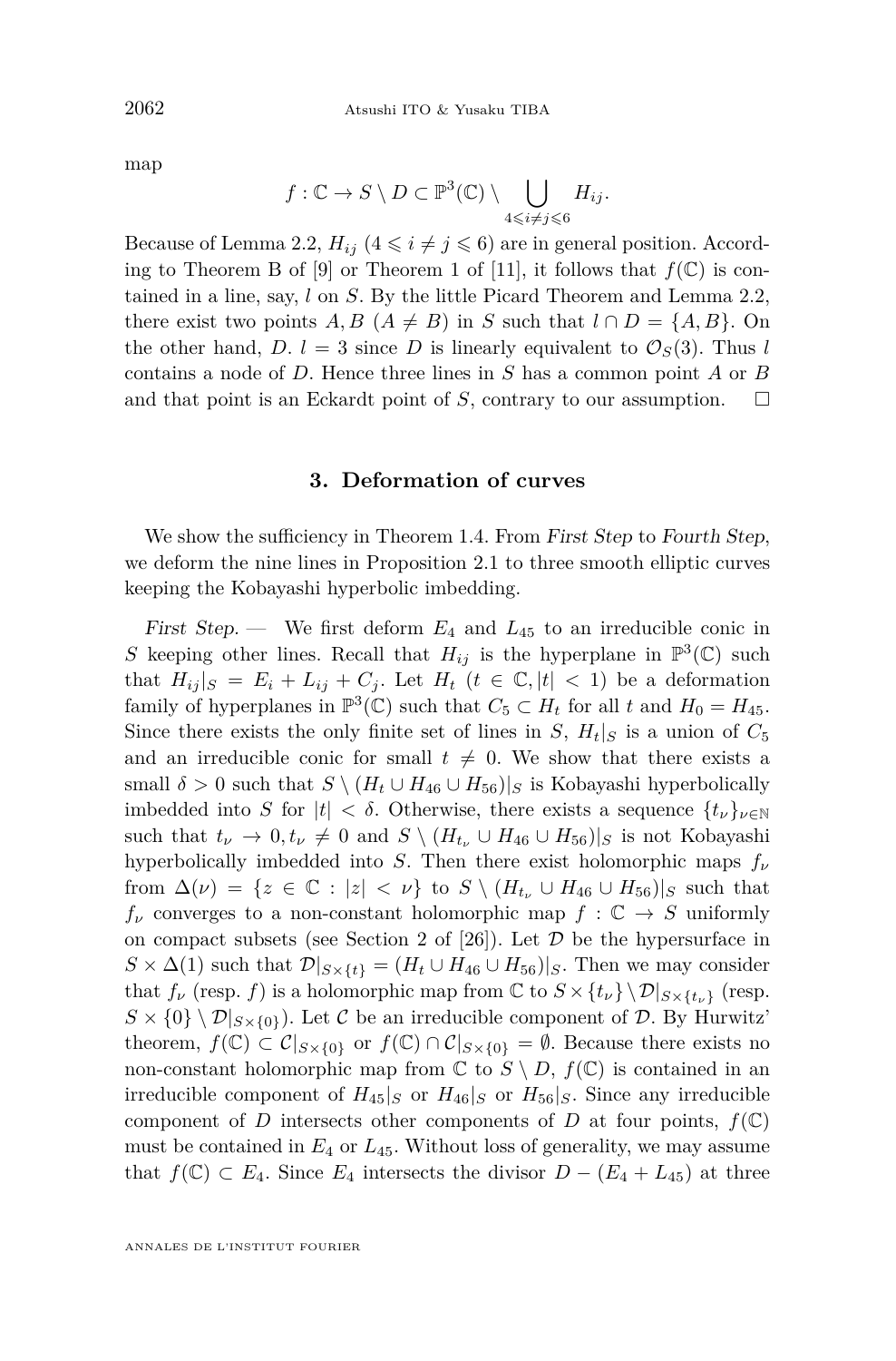<span id="page-7-0"></span>points, it follows that *f* is constant by the little Picard Theorem. This is a contradiction and we have that  $S \setminus (H_{t_0} \cup H_{46} \cup H_{56})|_S$  is Kobayashi hyperbolically imbedded into  $S$  for small  $t_0$ .

Second Step. — Next we deform  $H_{t_0}|_S$  to an irreducible curve with a node in *S*. Since two components of  $H_{t_0}|_S$  intersect at two points, there exist two nodes in  $H_{t_0}|_S$ . Let *p* be one of those nodes. Then  $H_{t_0}$  is the tangent plane of *S* at *p*. Let  $\epsilon : \mathbb{P}^3(\mathbb{C}) \times S \to S$  be the second projection and let H be the divisor on  $\mathbb{P}^3(\mathbb{C}) \times S$  such that  $\mathcal{H}_q = \mathcal{H}|_{\mathbb{P}^3(\mathbb{C}) \times \{q\}}$   $(q \in S)$ is the tangent plane of *S* at *q* in  $\mathbb{P}^3(\mathbb{C})$ .

LEMMA  $3.1.$  — Let *U* be a sufficiently small neighborhood of  $p$  in  $S$ . Then the divisor  $\mathcal{H}|_{S \times S}$  on  $S \times S$  consists of two smooth transversally intersecting irreducible components in  $U \times U$ .

Proof. — Let  $(x, y)$  be a local coordinate system on U such that  $x(p) =$  $y(p) = 0$  and  $H_{t_0}|_S$  is equal to the divisor defined by *xy* in *U*. Let  $\pi_i$ :  $S \times S \rightarrow S$  be the *i*-th projection. We will still write  $x = \pi_1^* x, y = \pi_1^* y$ by abuse of notation. Let  $u = \pi_2^* x$ ,  $v = \pi_2^* y$ . There exists a holomorphic function  $f(x, y, u, v)$  on  $U \times U$  which defines the divisor  $\mathcal{H}|_{U \times U}$ . Then we write

$$
f(x, y, u, v) = f_{1,0}(u, v)(x - u) + f_{0,1}(u, v)(y - v) + f_{2,0}(u, v)(x - u)^2
$$
  
+  $f_{1,1}(u, v)(x - u)(y - v) + f_{0,2}(u, v)(y - v)^2$   
+  $O((|x - u| + |y - v|)^3).$ 

Let  $q = (a, b)$  be any point in *U*. The divisor  $\mathcal{H}|_{S \times \{q\}}$  is defined by  $f(x, y, a, b)$  on *U*. Because of the singularity of  $\mathcal{H}|_{S \times \{q\}}$  at *q*, we have  $f_{1,0}(a, b) = f_{0,1}(a, b) = 0$ . Since  $(a, b)$  is any point in *U*, we have

$$
f(x, y, u, v) = f_{2,0}(u, v)(x - u)^{2} + f_{1,1}(u, v)(x - u)(y - v)
$$
  
+ 
$$
f_{0,2}(u, v)(y - v)^{2} + O((|x - u| + |y - v|)^{3}).
$$

Since  $H_{t_0}|_S$  is defined by  $xy$  on *U*, we may assume  $f(x, y, 0, 0) = xy$ . In particular, we have that  $f_{2,0}(0,0) = f_{0,2}(0,0) = 0$  and  $f_{1,1}(0,0) = 1$ . Hence  $f_{1,1}(u, v)^2 - 4f_{2,0}(u, v)f_{0,2}(u, v) \neq 0$  on the small open set *U*, and we take the branch of the function  $\sqrt{f_{1,1}(u,v)^2 - 4f_{2,0}(u,v)f_{0,2}(u,v)}$  satisfying

$$
-\frac{\pi}{2} < \arg\left(\sqrt{f_{1,1}(u,v)^2 - 4f_{2,0}(u,v)f_{0,2}(u,v)}\right) < \frac{\pi}{2}.
$$

TOME 65 (2015), FASCICULE 5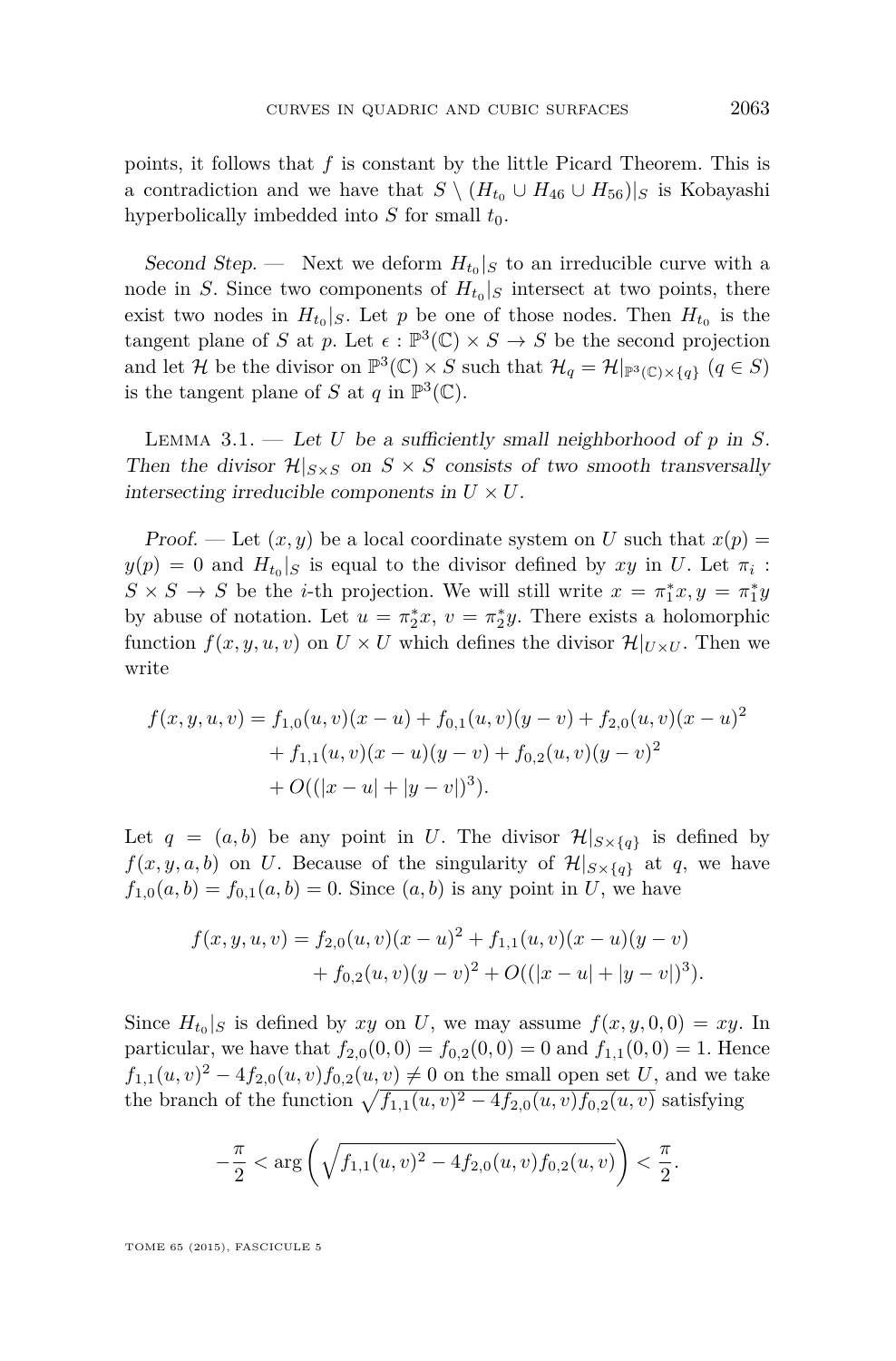It follows that

$$
f(x, y, u, v)
$$
  
=  $\left(x' + \frac{2f_{0,2}(u, v)}{f_{1,1}(u, v) + \sqrt{f_{1,1}(u, v)^2 - 4f_{2,0}(u, v)f_{0,2}(u, v)}}y'\right)$   
 $\times \left(f_{2,0}(u, v)x' + \frac{1}{2}\left(f_{1,1}(u, v) + \sqrt{f_{1,1}(u, v)^2 - 4f_{2,0}(u, v)f_{0,2}(u, v)}\right)y'\right)$   
+  $O((|x'| + |y'|)^3),$ 

where  $x' = x - u$ ,  $y' = y - v$ . We let

$$
x'' = x' + \frac{2f_{0,2}(u,v)}{f_{1,1}(u,v) + \sqrt{f_{1,1}(u,v)^2 - 4f_{2,0}(u,v)f_{0,2}(u,v)}}y',
$$
  

$$
y'' = f_{2,0}(u,v)x' + \frac{1}{2}\left(f_{1,1}(u,v) + \sqrt{f_{1,1}(u,v)^2 - 4f_{2,0}(u,v)f_{0,2}(u,v)}\right)y'.
$$

We have that  $(x'', y'', u, v)$  is a local coordinate system on  $U \times U$  and  $f = x''y'' + O((|x''| + |y''|)^3)$ . It is easy to see that  $f = \tilde{x}\tilde{y}$  for suitable  $\tilde{x} = x'' + O((|x''| + |y''|)^2)$  and  $\tilde{y} = y'' + O((|x''| + |y''|)^2)$  by an argument similar to that of Example 5.6.3 in Chapter 1 of [\[12\]](#page-11-0). Since  $(\tilde{x}, \tilde{y}, u, v)$ is a local coordinate system on  $U \times U$ , this completes the proof of the lemma. □

Now let us show that  $S \setminus (\mathcal{H}_q \cup H_{46} \cup H_{56})|_S$  is Kobayashi hyperbolically imbedded into *S* if *q* is sufficiently close to *p*. Otherwise, there exists a nonconstant holomorphic map  $f: \mathbb{C} \to S$  such that  $f(\mathbb{C}) \subset \mathcal{H}_p|_S \setminus (H_{46} \cup H_{56})|_S$ by the same argument as that used on the First Step. We note that  $\mathcal{H}_p =$  $H_{t_0}$ . Because of Hurwitz' theorem and Lemma [3.1,](#page-7-0) we have that  $f(\mathbb{C})$  does not contain the point *p* (see Lemma-Definition 3.2 of [\[26\]](#page-12-0)). Each component of  $\mathcal{H}_p|_S$  intersects  $H_{46}|_S \cup H_{56}|_S$  in at least two points. Hence  $f(\mathbb{C})$  is contained in the complement of three points in a rational curve and *f* is a constant map by the little Picard Theorem. This is a contradiction, and so *S* \ ( $\mathcal{H}_q$  ∪ *H*<sub>46</sub> ∪ *H*<sub>56</sub>)|*S* is Kobayashi hyperbolically imbedded into *S* if *q* is sufficiently close to *p*.

Third Step. — Let  $q_0$  be a point in *S* such that  $q_0$  is sufficiently close to *p* and  $\mathcal{H}_{q_0}|_S$  is irreducible. We deform the nodal rational curve  $\mathcal{H}_{q_0}|_S$ to a smooth elliptic curve in  $S$ . Let  $E'$  be a smooth irreducible elliptic curve in *S* which is sufficiently close to  $\mathcal{H}_{q_0}|_S$  in  $|\mathcal{O}_S(1)|$ . Since  $\mathcal{H}_{q_0}|_S$  is a small deformation of  $H_{45}|_S$ ,  $\mathcal{H}_{q_0}|_S$  intersects  $H_{46}|_S \cup H_{56}|_S$  at six points and  $S \setminus (E' \cup H_{46}|_S \cup H_{56}|_S)$  is Kobayashi hyperbolically imbedded into *S* by the same argument as that used on the First Step.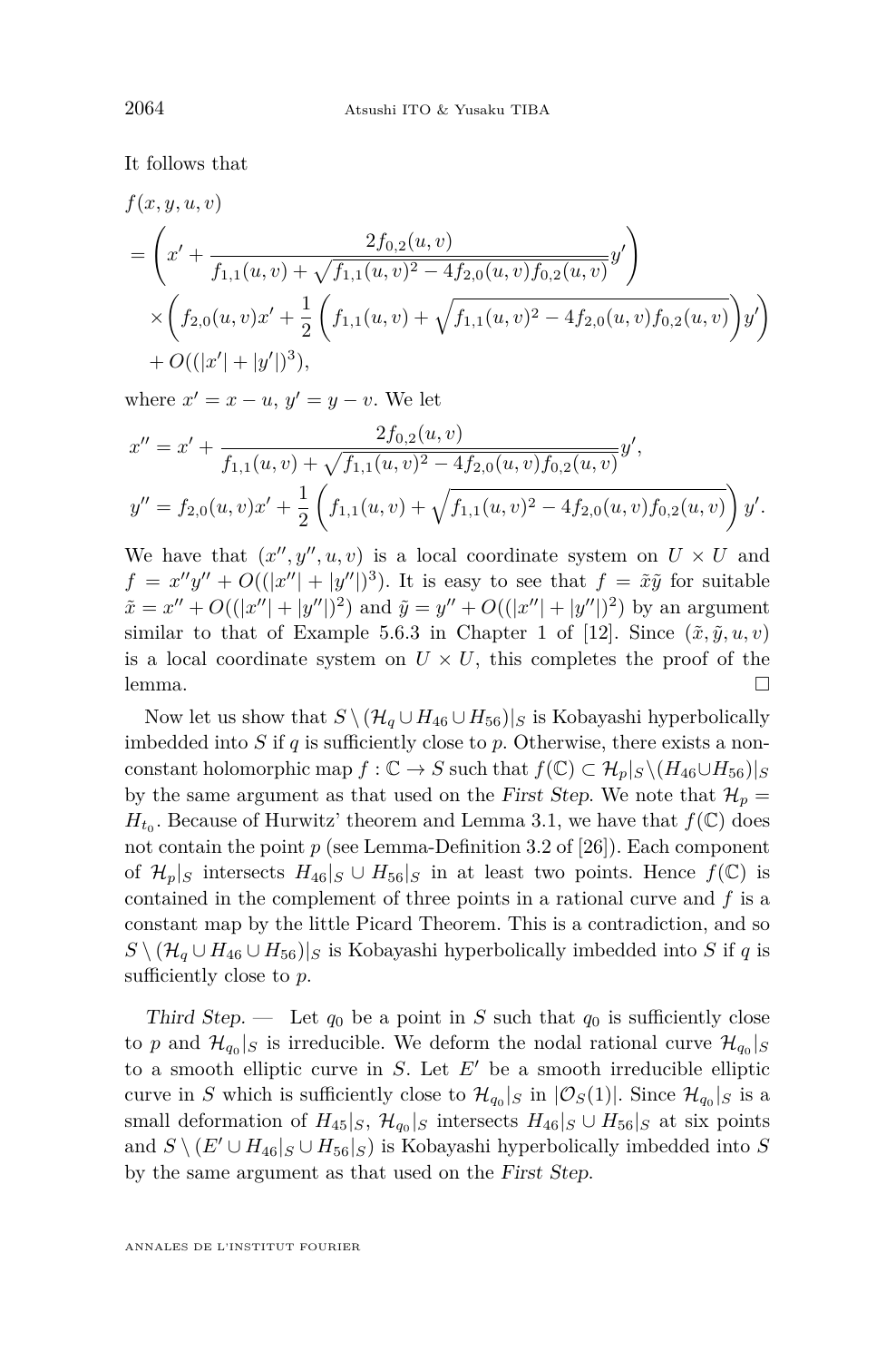<span id="page-9-0"></span>Fourth Step. — Deforming  $H_{46}|_S$  and  $H_{56}|_S$  in a similar way as  $H_{45}|_S$ , there exist smooth irreducible elliptic curves  $E'', E'''$  in  $|\mathcal{O}_S(1)|$  such that  $S \setminus (E' \cup E'' \cup E''')$  is Kobayashi hyperbolically imbedded into *S*.

We need the following lemma.

LEMMA 3.2. — Let *L* be a line bundle on *S* such that  $L, l \geq 3$  for any line *l* on *S*. Then  $L - \mathcal{O}_S(3)$  is nef and, moreover, spanned by its global sections.

Proof. — Let  $L' = L - \mathcal{O}_S(3)$ . Then  $L'$ .  $l \geq 0$  for any line *l* on *S* and this implies that  $L'$  is spanned by its global sections (see [\[5\]](#page-11-0)).

Let *L* be a line bundle as that of Lemma 3.2. Recall that *D* is linearly equivalent to  $\mathcal{O}_S(3)$ . By Lemma 3.2, *L*−*D* is spanned by its global sections. We take a general curve  $D'$  in  $|L-D|$ . We have that  $S \setminus (E' \cup E'' \cup E''' \cup D')$ is Kobayashi hyperbolically imbedded into *S* and  $E' + E'' + E''' + D'$  is linearly equivalent to *L*.

In the remaining steps, we deform  $E' \cup E'' \cup E''' \cup D'$  to a smooth irreducible curve in *S* keeping the Kobayashi hyperbolic imbedding.

Fifth Step. — Let *G* be a smooth irreducible curve in *S* which is a small deformation of  $E' \cup E''$ . Since both elliptic curves  $E'$  and  $E''$  intersect  $E^{\prime\prime\prime} \cup D^{\prime}$  in at least three points respectively,  $S \setminus (G \cup E^{\prime\prime\prime} \cup D^{\prime})$  is Kobayashi hyperbolically imbedded into *S* by the same argument as that used on the First Step. Let  $G'$  be a smooth irreducible curve in  $S$  which is a small deformation of  $E''' \cup D'$ . Here we let  $G' = E'''$  if  $D' = 0$ . Note that  $D'$  is an irreducible smooth curve which is not a line if  $D' \neq 0$ . We have that  $E'''$ intersects  $G$  at six points and  $D'$  also intersects  $G$  in at least four points if  $D' \neq 0$ . Hence  $S \setminus (G \cup G')$  is Kobayashi hyperbolically imbedded into *S* by the same argument as that used on the First Step.

Sixth Step. — We deform  $G \cup G'$  to an irreducible curve with a node in *S*. Take a point  $s \in G \cap G'$ . It follows that *G* intersects  $G'$  transversally at *s*. Let  $\mu : \tilde{S} \to S$  be the blow-up at *s* and let *Z* be the exceptional divisor of  $\mu$ . The strict transform  $\tilde{G}$  of  $G + G'$  under  $\mu$  is linearly equivalent to  $\mu^*L - 2Z$ , and  $\mu^*L - 2Z$  is a very ample line bundle on  $\widetilde{S}$ . We can take a smooth irreducible divisor  $\tilde{G}'$  in  $|\tilde{G}|$  which is sufficiently close to  $\tilde{G}$  and intersects *Z* transversally at two points. The image  $\mu(\tilde{G}')$  is an irreducible curve in *S* with a node at *s* and  $S \setminus \mu(\widetilde{G}')$  is Kobayashi hyperbolically imbedded into *S* by the same argument as that used on the Second Step (note that the genera of  $G$  and  $G'$  are bigger than or equal to one. Hence there exists no non-constant holomorphic map from  $\mathbb{C}$  to  $G\setminus\{s\}$  or  $G'\setminus\{s\}$ .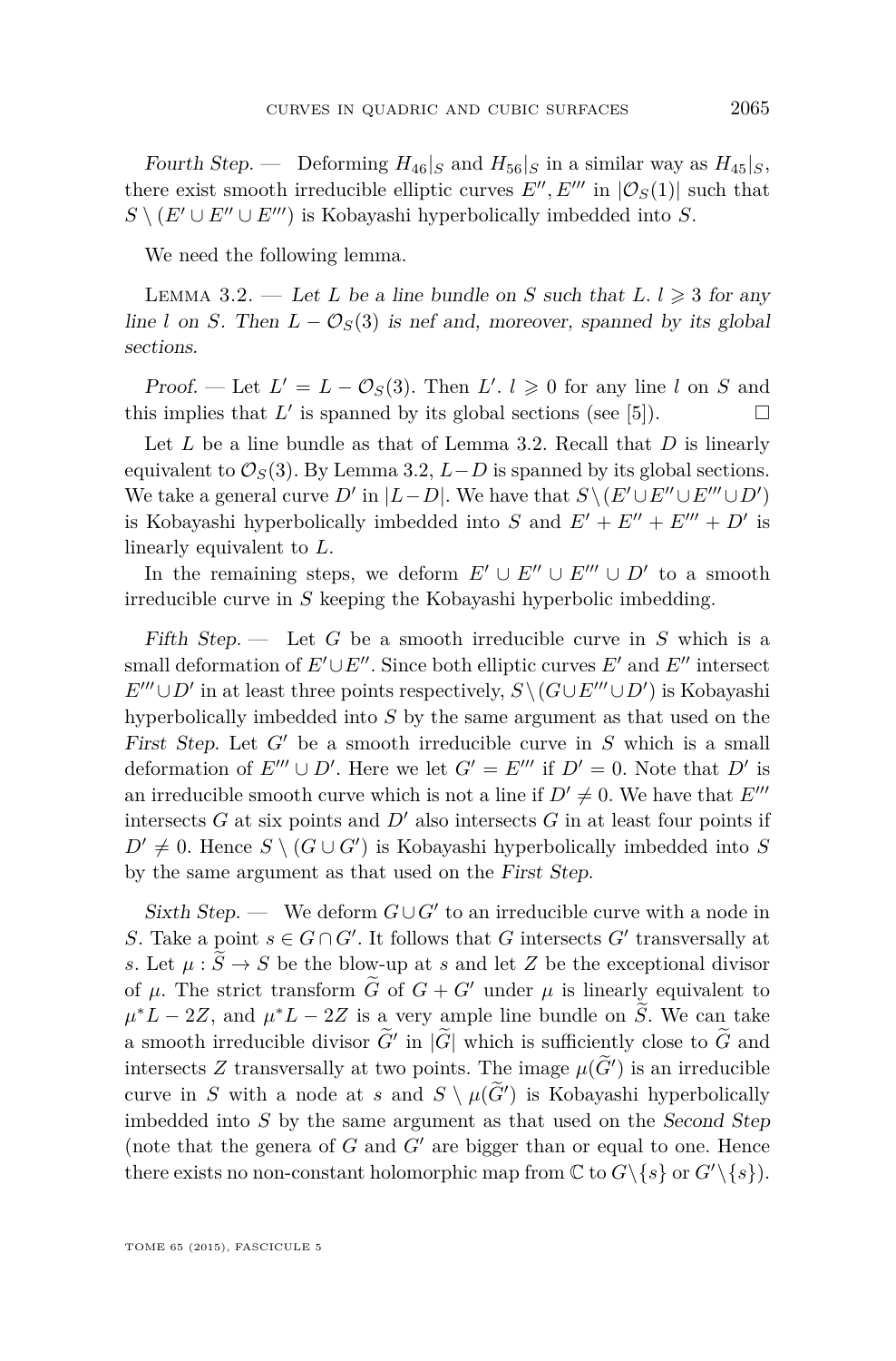<span id="page-10-0"></span>Seventh Step. — Finally we deform  $\mu(\tilde{G}')$  to a smooth irreducible curve in *S*. Since the genus of the normalization of  $\mu(G')$  is larger than or equal  $\widetilde{S}(\widetilde{G})$ to two, there exists no non-constant holomorphic map from  $\mathbb{C}$  to  $\mu(\widetilde{G}')$ . Hence the complement of a small deformation of  $\mu(G')$  in *S* is Kobayashi hyperbolically imbedded into *S* by the same argument as that used on the First Step. This completes the proof of Theorem [1.4.](#page-3-0)

#### **4. The case of quadric surfaces**

Proof of the sufficiency in Theorem [1.2.](#page-2-0) — Let  $Q = \mathbb{P}^1(\mathbb{C}) \times \mathbb{P}^1(\mathbb{C})$ . Let  $[X_0 : X_1]$  and  $[Y_0 : Y_1]$  be the homogeneous coordinates on the first and second factors of  $\mathbb{P}^1(\mathbb{C}) \times \mathbb{P}^1(\mathbb{C})$ . Let  $H_1, \ldots, H_4$  be divisors on *Q* defined by  $X_0 = 0$ ,  $X_1 = 0$ ,  $Y_0 = 0$  and  $Y_1 = 0$ , respectively. Let *D* be a general divisor in  $|\mathcal{O}_Q(m-2,n-2)|$   $(m,n \geq 4)$ . Then  $\sum_{i=1}^4 H_i + D$  is linearly equivalent to  $L = \mathcal{O}_Q(m, n)$ . It follows that

$$
Q \setminus \left(\bigcup_{i=1}^4 H_i \cup D\right)
$$

is Kobayashi hyperbolically imbedded into *Q* (see Theorem 1 of [\[24\]](#page-12-0)). Let *C* be a smooth irreducible curve in *Q* which is sufficiently close to  $H_1 + H_3$  in  $|\mathcal{O}_Q(1,1)|$ . We have that  $H_i$  ( $i=1,3$ ) intersects  $H_2 + H_4 + D$  in at least three points. Then  $Q \setminus (C \cup H_2 \cup H_4 \cup D)$  is Kobayashi hyperbolically imbedded into *Q* by the same argument as that used on the First Step of Section [3.](#page-6-0) Let  $C'$  be a smooth irreducible curve in  $Q$  which is sufficiently close to  $H_2 + H_4$  in  $|\mathcal{O}_Q(1,1)|$ . As in the case of *C*, it follows that  $Q \setminus (C \cup C' \cup D)$  is Kobayashi hyperbolically imbedded into  $Q$ . Let  $D'$  be a smooth irreducible curve in *Q* which is sufficiently close to  $C + C'$  in  $|\mathcal{O}_Q(2, 2)|$ . Then both *C* and *C'* intersect *D* in at least four points respectively and  $Q \setminus (D \cup D')$  is Kobayashi hyperbolically imbedded into *Q* by the same argument as that used on the First Step of Section [3.](#page-6-0) Let  $p \in D \cap D'$ . We have that *D* intersects *D'* transversally at *p*. Let  $\mu : \tilde{Q} \to Q$  be the blowing up at *p* and let *Z* be the exceptional divisor of  $\mu$ . Let  $\overline{D}$  be the strict transform of  $D + D'$  under  $\mu$ . We have that  $\tilde{D}$  is an element of  $|\mu^*O_Q(m,n) - 2Z|$  and the line bundle  $\mu^* \mathcal{O}_Q(m,n) - 2Z$  is very ample. Note that genera of *D* and  $D<sup>0</sup>$  are at least one. By the same arguments as that used on the Sixth Step and the Seventh Step of Section [3,](#page-6-0) there exists a smooth irreducible curve in *Q* whose complement is Kobayashi hyperbolically imbedded into  $Q$ .  $\Box$ 

Proof of the necessity in Theorem [1.2.](#page-2-0) — Let  $L = \mathcal{O}_Q(m, n)$ . Without loss of generality, we may assume that  $m \leq n$ . Assume that  $m \leq 3$ . Let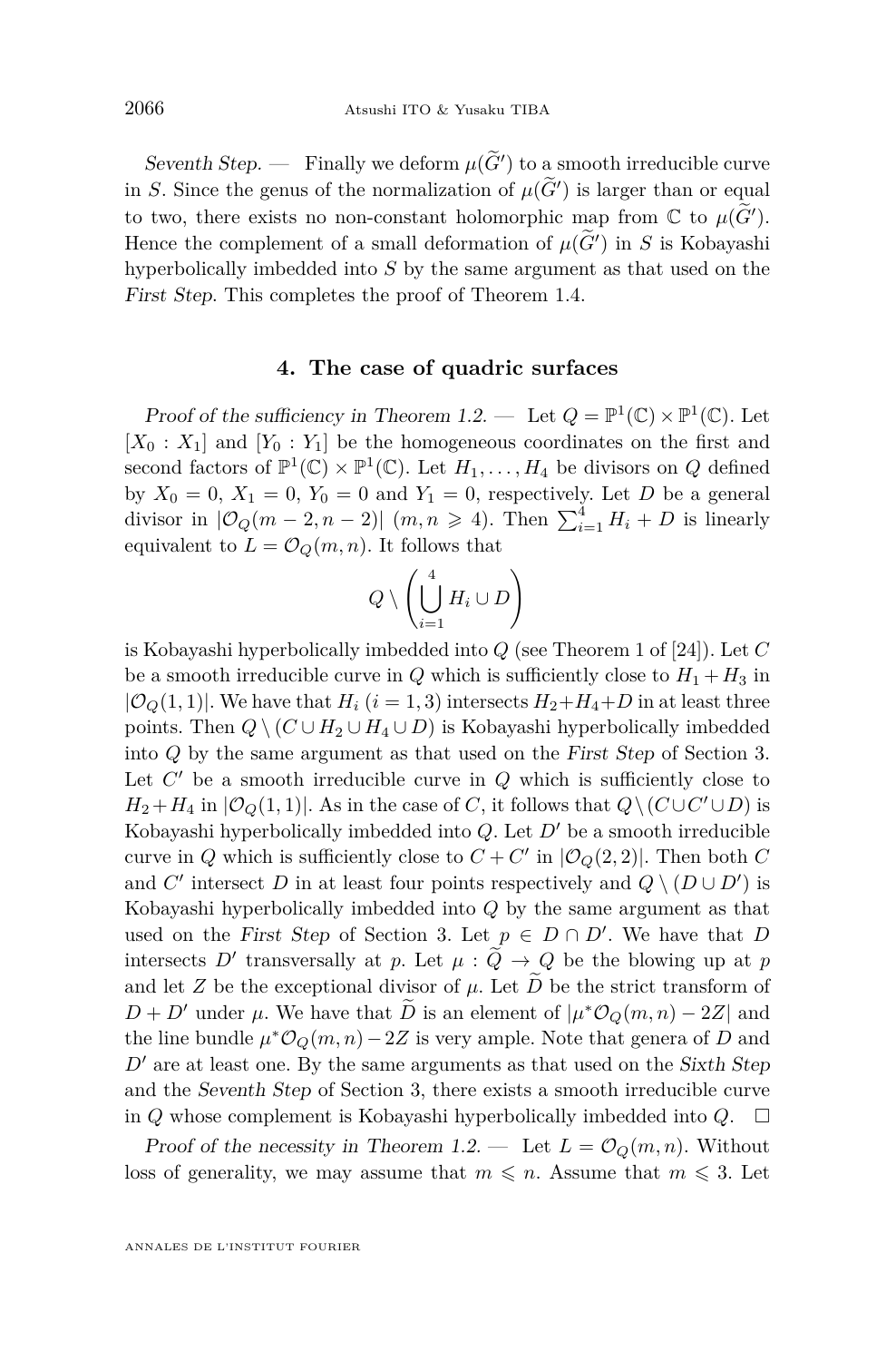<span id="page-11-0"></span> $X \in |L|$  be a smooth irreducible curve in *Q*. Let  $\pi : \mathbb{P}^1(\mathbb{C}) \times \mathbb{P}^1(\mathbb{C}) \to \mathbb{P}^1(\mathbb{C})$ be the second projection.

If  $m \leq 2$ , a general fiber *F* of  $\pi$  intersects *X* in at most two points. Then there exists a non-constant holomorphic map from  $\mathbb{C}$  to  $F \setminus X$ , and  $Q \setminus X$ is not Kobayashi hyperbolically imbedded into *Q*.

If  $m = 3, \pi|_X : X \to \mathbb{P}^1(\mathbb{C})$  is ramified because of the Riemann–Hurwitz formula. Let  $q \in \mathbb{P}^1(\mathbb{C})$  be a branch point of  $\pi|_X$ . The fiber  $\pi^{-1}(q)$  intersects *X* in at most two points. Hence there exists a non-constant holomorphic map from  $\mathbb{C}$  to  $\pi^{-1}(q) \setminus X$ . This implies that  $Q \setminus X$  is not Kobayashi hyperbolically imbedded into *Q*.

#### BIBLIOGRAPHY

- [1] A. Beauville, Complex algebraic surfaces, second ed., London Mathematical Society Student Texts, vol. 34, Cambridge University Press, Cambridge, 1996, Translated from the 1978 French original by R. Barlow, with assistance from N. I. Shepherd-Barron and M. Reid, x+132 pages.
- [2] C. CILIBERTO & M. ZAIDENBERG, "Scrolls and hyperbolicity", Internat. J. Math. **24** (2013), no. 4, p. 1350026, 25.
- [3] P. CORVAJA & J. NOGUCHI, "A new unicity theorem and Erdös' problem for polarized semi-abelian varieties", Math. Ann. **353** (2012), no. 2, p. 439-464.
- [4] J.-P. DEMAILLY & J. EL GOUL, "Hyperbolicity of generic surfaces of high degree in projective 3-space", Amer. J. Math. **122** (2000), no. 3, p. 515-546.
- [5] S. Di Rocco, "*k*-very ample line bundles on del Pezzo surfaces", Math. Nachr. **179** (1996), p. 47-56.
- [6] I. V. DOLGACHEV, Classical algebraic geometry, Cambridge University Press, Cambridge, 2012, A modern view, xii+639 pages.
- [7] J. DUVAL, "Une sextique hyperbolique dans  $P^3(\mathbf{C})$ ", Math. Ann. **330** (2004), no. 3, p. 473-476.
- [8] J. El Goul, "Logarithmic jets and hyperbolicity", Osaka J. Math. **40** (2003), no. 2, p. 469-491.
- [9] H. Fujimoto, "Extensions of the big Picard's theorem", Tôhoku Math. J. (2) **24** (1972), p. 415-422.
- [10] ——— , "On holomorphic maps into a taut complex space", Nagoya Math. J. **46** (1972), p. 49-61.
- [11] M. L. GREEN, "Holomorphic maps into complex projective space omitting hyperplanes", Trans. Amer. Math. Soc. **169** (1972), p. 89-103.
- [12] R. Hartshorne, Algebraic geometry, Springer-Verlag, New York-Heidelberg, 1977, Graduate Texts in Mathematics, No. 52, xvi+496 pages.
- [13] S. Kobayashi, "Invariant distances on complex manifolds and holomorphic mappings", J. Math. Soc. Japan **19** (1967), p. 460-480.
- [14] ——— , Hyperbolic manifolds and holomorphic mappings, Pure and Applied Mathematics, vol. 2, Marcel Dekker, Inc., New York, 1970, ix+148 pages.
- [15] Y. I. Manin, Cubic forms: algebra, geometry, arithmetic, North-Holland Publishing Co., Amsterdam-London; American Elsevier Publishing Co., New York, 1974, Translated from the Russian by M. Hazewinkel, North-Holland Mathematical Library, Vol. 4, vii+292 pages.